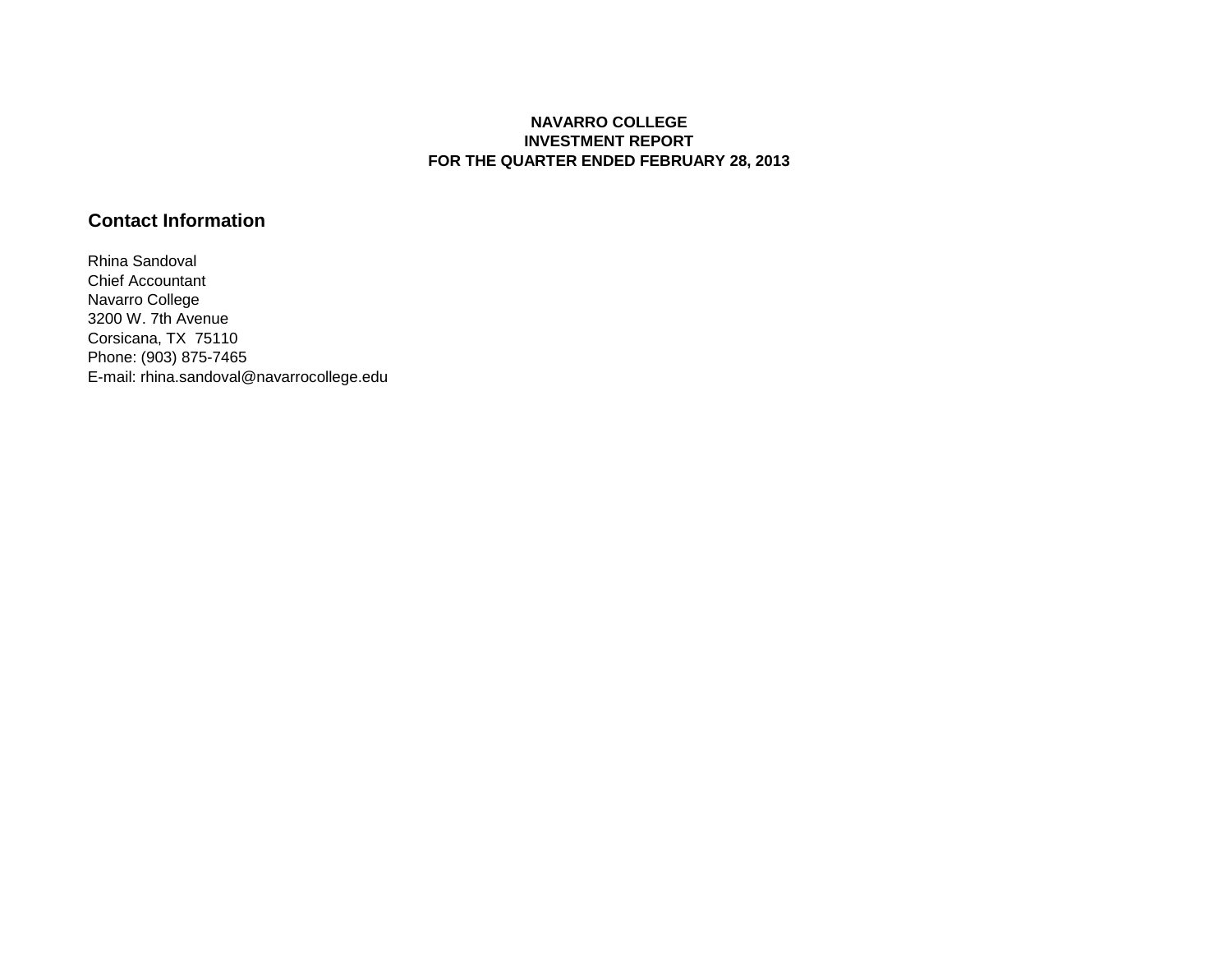### **NAVARRO COLLEGE INVESTMENT REPORT FOR THE QUARTER ENDED FEBRUARY 28, 2013**

| <b>TYPE OF INVESTMENT</b>                                                                                        | <b>BEGINNING</b><br><b>BOOK VALUE</b><br>11/30/12 | <b>ADDITIONS/</b><br><b>CHANGES</b><br><b>FOR PERIOD</b> | <b>ENDING</b><br><b>BOOK VALUE</b><br>02/28/13 | <b>BEGINNING</b><br><b>MARKET VALUE</b><br>11/30/12 | <b>ENDING</b><br><b>MARKET VALUE</b><br>02/28/13 |
|------------------------------------------------------------------------------------------------------------------|---------------------------------------------------|----------------------------------------------------------|------------------------------------------------|-----------------------------------------------------|--------------------------------------------------|
| <b>Certificates of Deposit</b>                                                                                   |                                                   |                                                          |                                                |                                                     |                                                  |
| Citizens National Bank-Henderson CD #677159 (Schol)<br>Due 08/01/2013 @ 1.190% Rate<br>Purchased 08/01/2011      | 250,000.00                                        |                                                          | 250,000.00                                     | 250,937.33                                          | 250,171.16                                       |
| Community National Bank & Trust of TX - CD #1121587 (Schol)<br>Due 06/18/2013 @.20% Rate<br>Purchased 01/18/2012 | 640,000.00                                        |                                                          | 640,000.00                                     | 641,111.67                                          | 640,175.34                                       |
| State Farm - CD #1019063147 (Aux)<br>Due 07/01/2013 @.80000% Rate<br>Purchased 10/01/2012                        | 100,000.00                                        |                                                          | 100,000.00                                     | 100,000.00                                          | 100,000.00                                       |
| First Bank & Trust Co. - CD #5006220 (E&G)<br>Due 10/18/2013 @1.250% Rate<br>Purchased 10/18/2012                | 100,000.00                                        |                                                          | 100,000.00                                     | 100,147.26                                          | 100,455.48                                       |
| Prosperity Bank - CD #730010574 (E&G)<br>Due 04/26/2013 @ 0.250% Rate<br>Purchased 10/26/2012                    | 500,000.00                                        |                                                          | 500,000.00                                     | 500,119.86                                          | 500,428.08                                       |
| Prosperity Bank - CD #730010575 (E&G)<br>Due 10/26/2013 @ 0.350% Rate<br>Purchased 10/26/2012                    | 500,000.00                                        |                                                          | 500,000.00                                     | 500,167.81                                          | 500,163.01                                       |
| Prosperity Bank - CD #730010576 (E&G)<br>Due 04/26/2014 @ 0.400% Rate<br>Purchased 10/26/2012                    | 500,000.00                                        |                                                          | 500,000.00                                     | 500,191.78                                          | 500,186.30                                       |
| Prosperity Bank - CD #730010577 (E&G)<br>Due 10/26/2014 @ 0.500% Rate<br>Purchased 10/26/2012                    | 500,000.00                                        |                                                          | 500,000.00                                     | 500,239.73                                          | 500,232.88                                       |
| Subtotal<br>\$.                                                                                                  | 3,090,000.00                                      | \$<br>0.00                                               | \$<br>3,090,000.00                             | 3.092.915.44<br>- \$                                | 3,091,812.25<br>\$                               |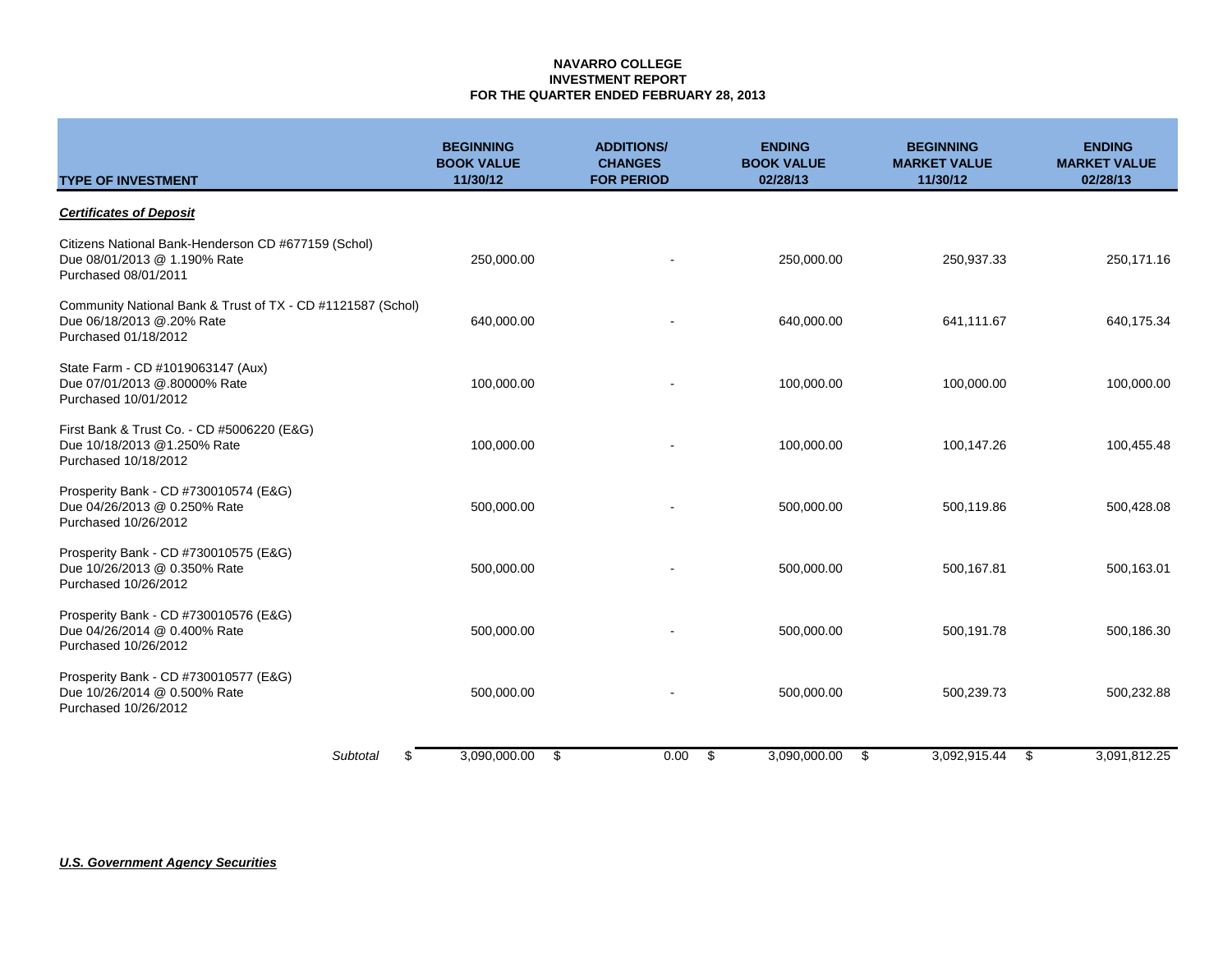### **NAVARRO COLLEGE INVESTMENT REPORT FOR THE QUARTER ENDED FEBRUARY 28, 2013**

| <b>TYPE OF INVESTMENT</b> |              |  | <b>BEGINNING</b><br><b>BOOK VALUE</b><br>11/30/12 | <b>ADDITIONS/</b><br><b>CHANGES</b><br><b>FOR PERIOD</b> |                  | <b>ENDING</b><br><b>BOOK VALUE</b><br>02/28/13 |                        |  | <b>BEGINNING</b><br><b>MARKET VALUE</b><br>11/30/12 |  | <b>ENDING</b><br><b>MARKET VALUE</b><br>02/28/13 |  |
|---------------------------|--------------|--|---------------------------------------------------|----------------------------------------------------------|------------------|------------------------------------------------|------------------------|--|-----------------------------------------------------|--|--------------------------------------------------|--|
|                           | Subtotal     |  | $\sim$<br>0.00                                    |                                                          | $\sim$<br>$\sim$ |                                                | $\blacksquare$<br>0.00 |  | $\,$ $\,$<br>0.00                                   |  | 0.00                                             |  |
|                           | <b>TOTAL</b> |  | 3,090,000.00                                      | - \$                                                     | 0.00             |                                                | 3,090,000.00           |  | 3,092,915.44                                        |  | 3,091,812.25                                     |  |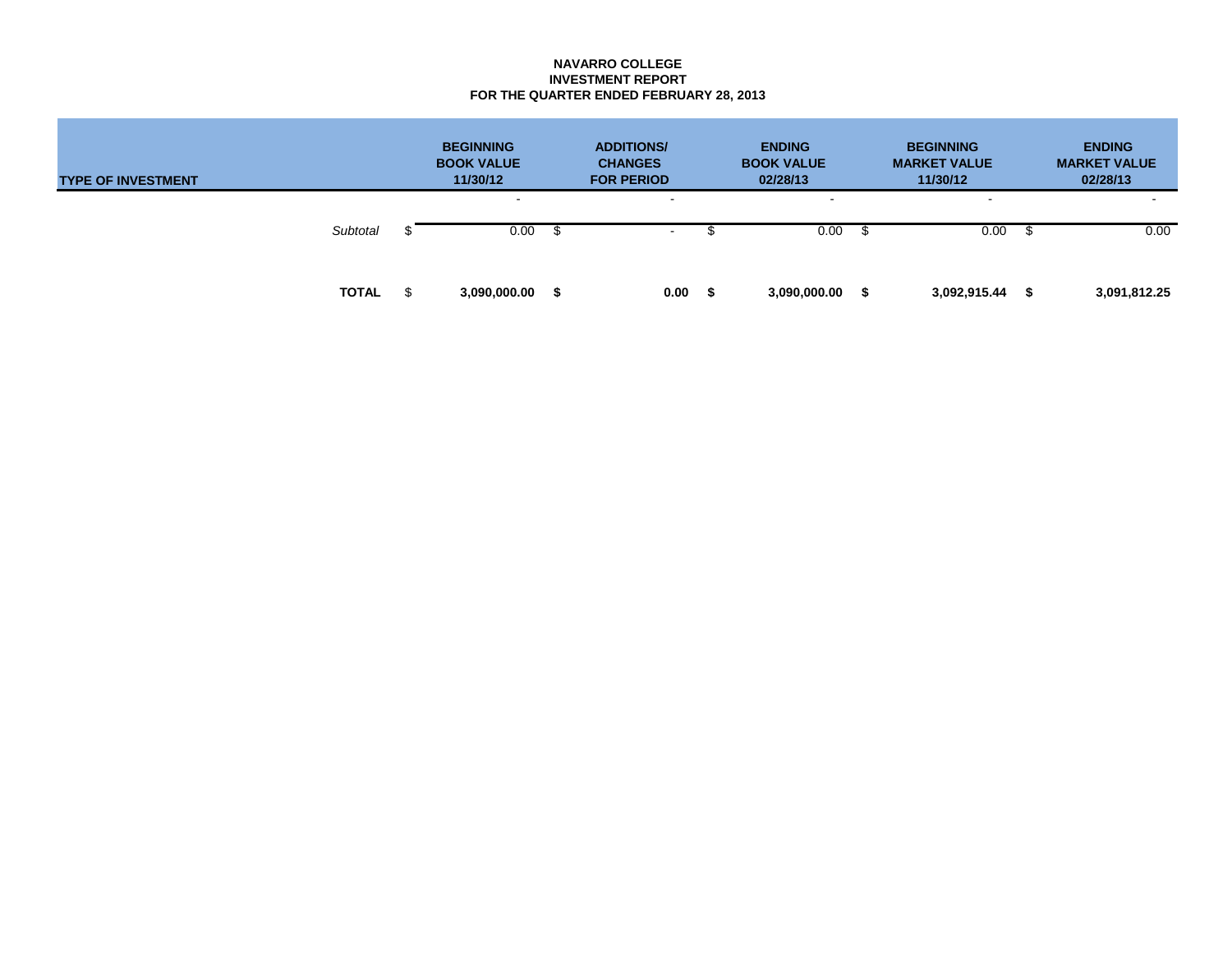## **NAVARRO COLLEGE INVESTMENT REPORT RECAP FOR THE QUARTER ENDED FEBRUARY 28, 2013**

#### **RECAP OF INVESTMENTS BY FUND**

| <b>TYPE OF INVESTMENT</b>                                                                                                                                                                                                                                                                         | <b>ENDING</b><br><b>BOOK VALUE</b><br>02/28/13                                                               | <b>Educational and</b><br><b>General Fund</b>                      | <b>Debt Service</b><br><b>Fund</b> | <b>Auxiliary</b><br><b>Fund</b> | <b>Agency</b><br><b>Fund</b> | <b>Plant</b><br><b>Fund</b> | <b>Student</b><br><b>Financial</b><br><b>Aid Fund</b> |
|---------------------------------------------------------------------------------------------------------------------------------------------------------------------------------------------------------------------------------------------------------------------------------------------------|--------------------------------------------------------------------------------------------------------------|--------------------------------------------------------------------|------------------------------------|---------------------------------|------------------------------|-----------------------------|-------------------------------------------------------|
| First Bank & Trust Co. - CD #5006220<br>Community National Bank & Trust of TX - CD #1121587<br>Citizens National Bank - CD #677159<br>State Farm - CD #1019063147<br>Prosperity Bank-CD#730010574<br>Prosperity Bank-CD#730010575<br>Prosperity Bank-CD#730010576<br>Prosperity Bank-CD#730010577 | 100,000.00<br>640,000.00<br>250,000.00<br>100,000.00<br>500,000.00<br>500,000.00<br>500,000.00<br>500,000.00 | 100,000.00<br>500,000.00<br>500,000.00<br>500,000.00<br>500,000.00 |                                    | 100,000.00                      |                              |                             | 640,000.00<br>250,000.00                              |
|                                                                                                                                                                                                                                                                                                   | 3,090,000.00 \$<br>- \$                                                                                      | 2,100,000.00 \$                                                    | $0.00$ \$                          | 100,000.00 \$                   | 0.00~\$                      | 0.00~\$                     | 890,000.00                                            |
| February 28, 2013 Benchmark Rates:<br><b>TexStar Local Government Investment Service</b><br>Rates and market values are from the February 28, 2013 The<br><b>Wall Street Journal</b>                                                                                                              | 0.9960%                                                                                                      |                                                                    |                                    |                                 |                              |                             |                                                       |
| <b>Federal Funds Rate</b><br>Merrill Lynch Ready Assets Trust<br>Treasury Bill - 26 weeks<br>Certificates of Deposit - Six Months                                                                                                                                                                 | 0.2800%<br>0.0000%<br>0.1350%<br>0.0000%                                                                     |                                                                    |                                    |                                 |                              |                             |                                                       |

We, the investment officers of Navarro College District, swear that, to the best of our knowledge, this report displays Navarro College's investment portfolio as of February 28, 2013. We further swear that transactions inv investment portfolio are in compliance with Navarro College's Investment Policy and Strategy and the provisions of the Public Funds Investment Act, Chapter 2256, and amendments of the Texas Government Code.

Prepared by: Date Investment Officer

Date Chief Accountant **Date** Investment Officer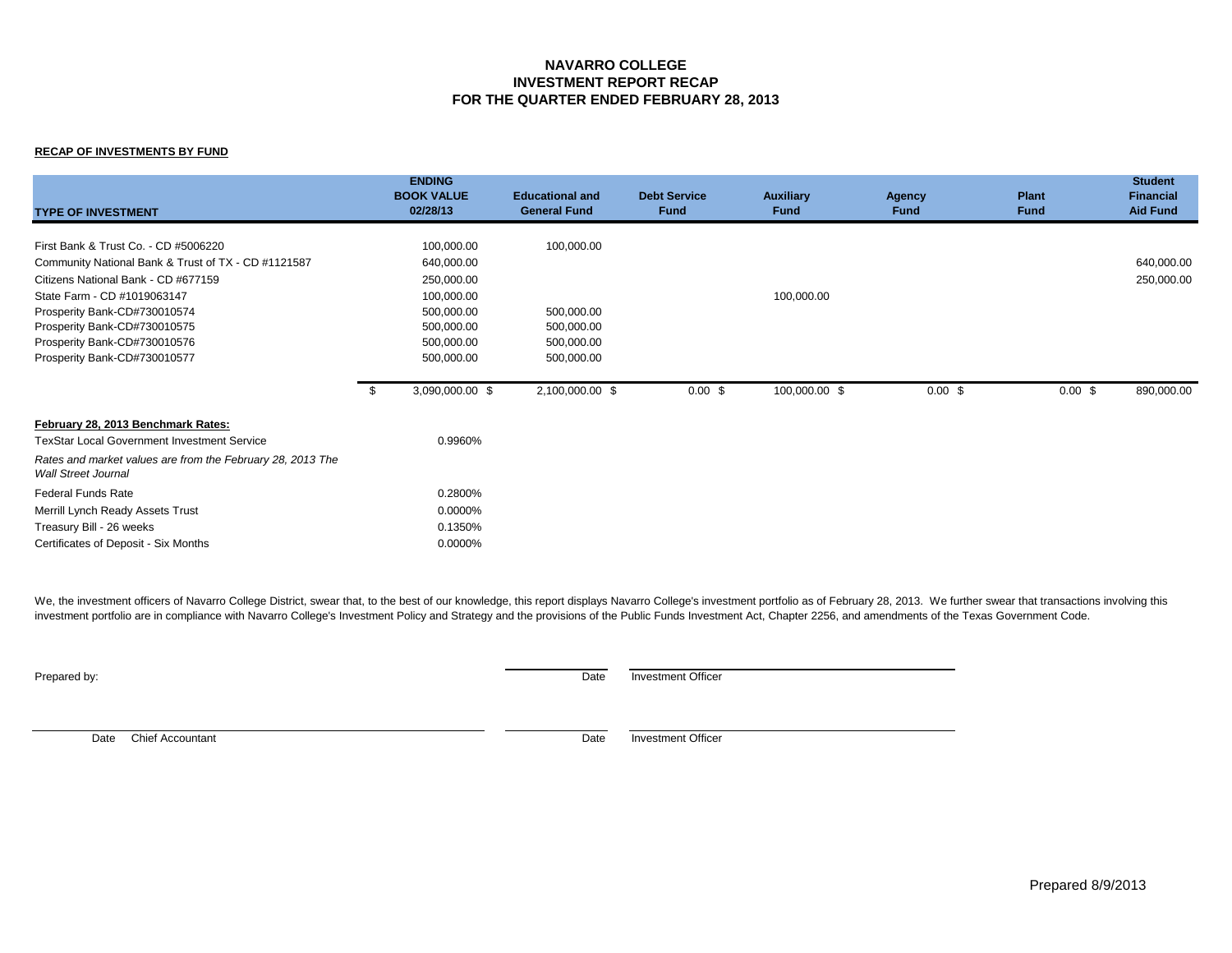# **NAVARRO COLLEGE INVESTMENT PORTFOLIO MATURITY SCHEDULE FOR THE QUARTER ENDED FEBRUARY 28, 2013**

| <b>MATURITY</b>    |    |                                  |                                 |    |                                 |  |                                 |  |                     |  |  |
|--------------------|----|----------------------------------|---------------------------------|----|---------------------------------|--|---------------------------------|--|---------------------|--|--|
| <b>Fiscal Year</b> |    | <b>1st Quarter</b><br>Sept - Nov | <b>2nd Quarter</b><br>Dec - Feb |    | <b>3rd Quarter</b><br>Mar - May |  | <b>4th Quarter</b><br>Jun - Aug |  | <b>Total Amount</b> |  |  |
|                    |    |                                  |                                 |    |                                 |  |                                 |  |                     |  |  |
| 2013               | \$ | ۰                                | $\blacksquare$                  |    | 500,000.00                      |  | 990,000.00                      |  | 1,490,000.00        |  |  |
| 2014               |    | 600,000.00                       | $\blacksquare$                  |    | 500,000.00                      |  | -                               |  | 1,100,000.00        |  |  |
| 2015               |    | 500,000.00                       | ۰                               |    |                                 |  | $\blacksquare$                  |  | 500,000.00          |  |  |
|                    |    |                                  |                                 |    |                                 |  |                                 |  |                     |  |  |
| <b>Total</b>       | \$ | $1,100,000.00$ \$                | $\blacksquare$                  | \$ | $1,000,000.00$ \$               |  | $990,000.00$ \$                 |  | 3,090,000.00        |  |  |